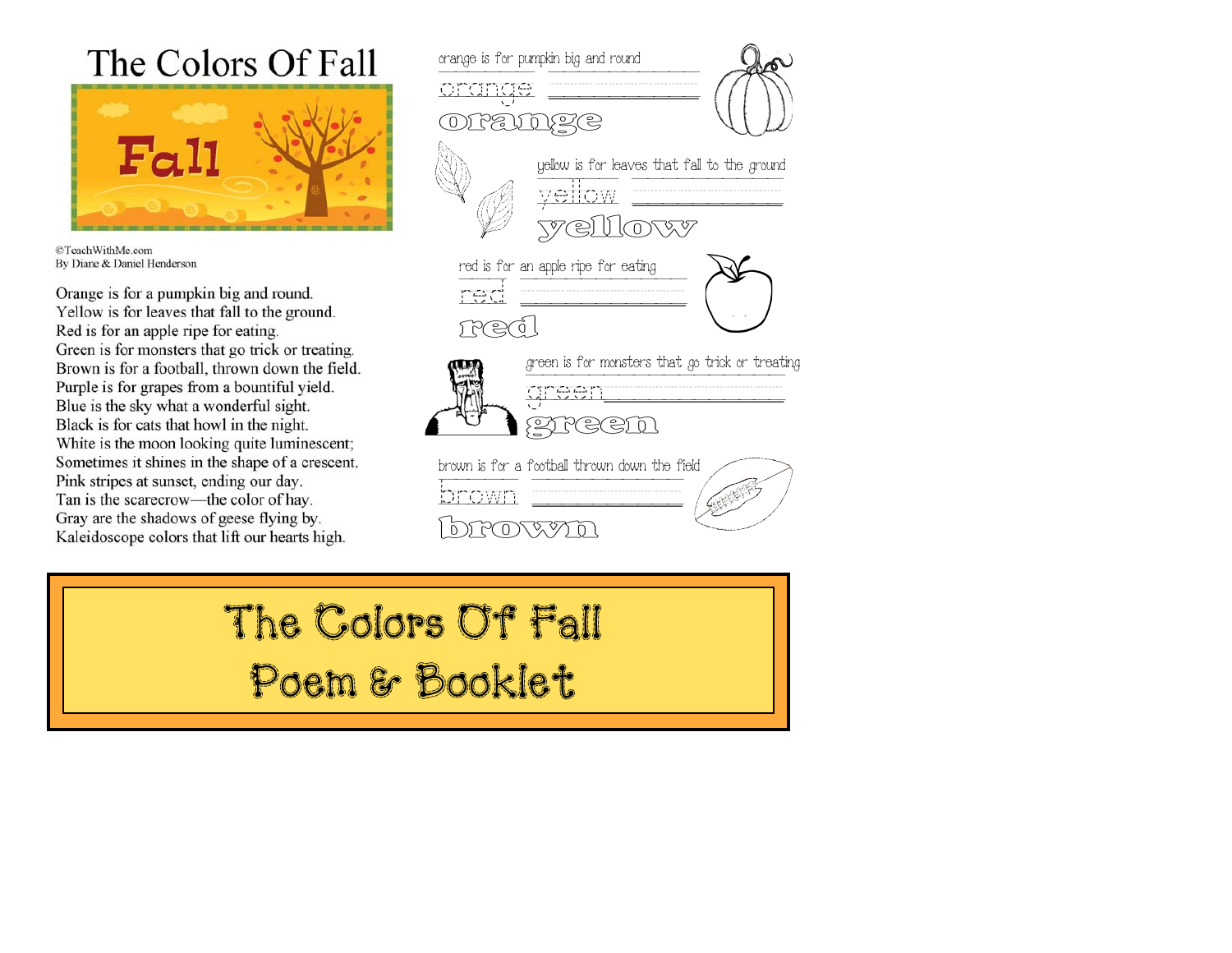## The Colors Of Fall



©TeachWithMe.com By Diane & Daniel Henderson

Orange is for a pumpkin big and round. Yellow is for leaves that fall to the ground. Red is for an apple ripe for eating. Green is for monsters that go trick or treating. Brown is for a football, thrown down the field. Purple is for grapes from a bountiful yield. Blue is the sky what a wonderful sight. Black is for cats that howl in the night. White is the moon looking quite luminescent; Sometimes it shines in the shape of a crescent. Pink stripes at sunset, ending our day. Tan is the scarecrow—the color of hay. Gray are the shadows of geese flying by. Kaleidoscope colors that lift our hearts high.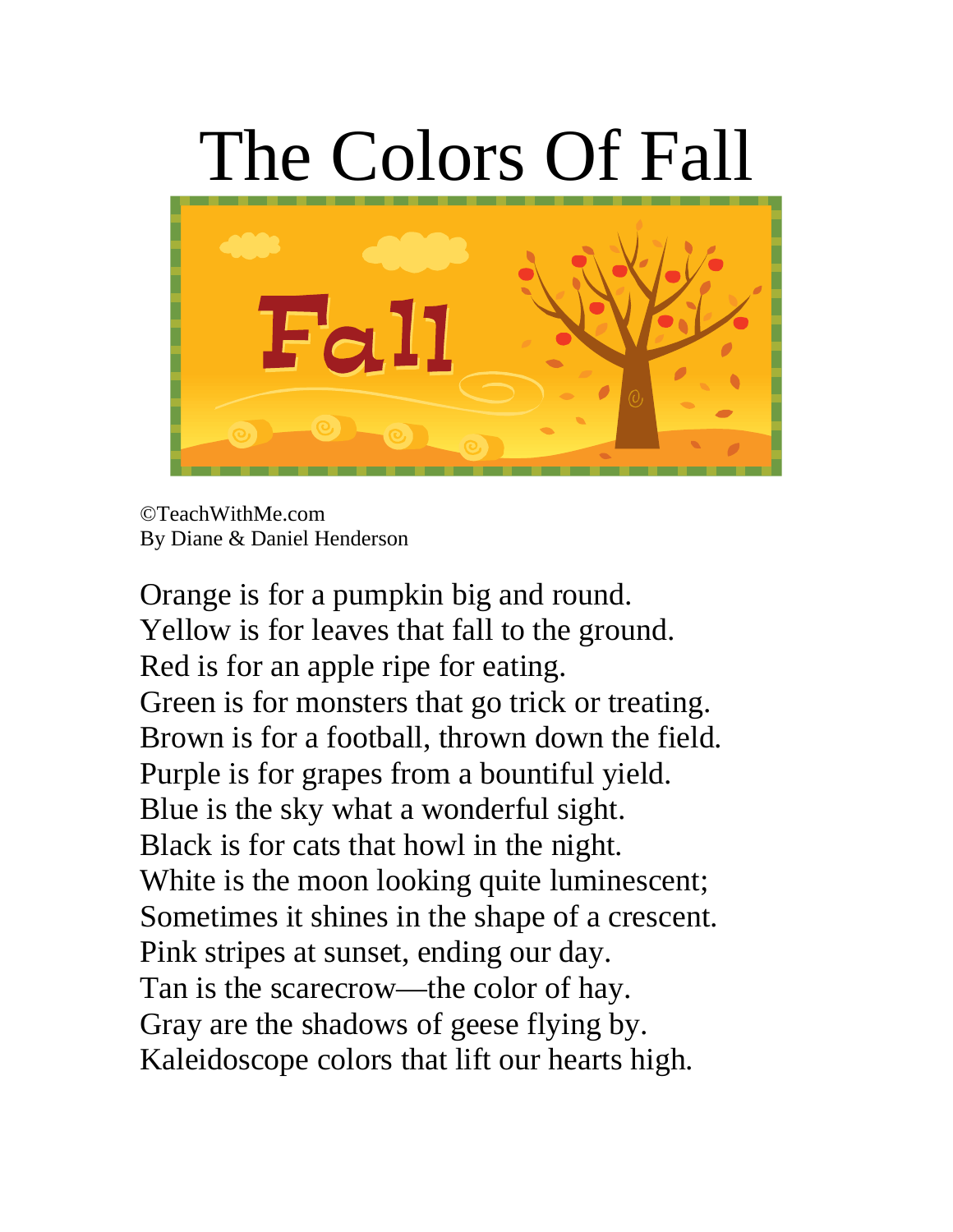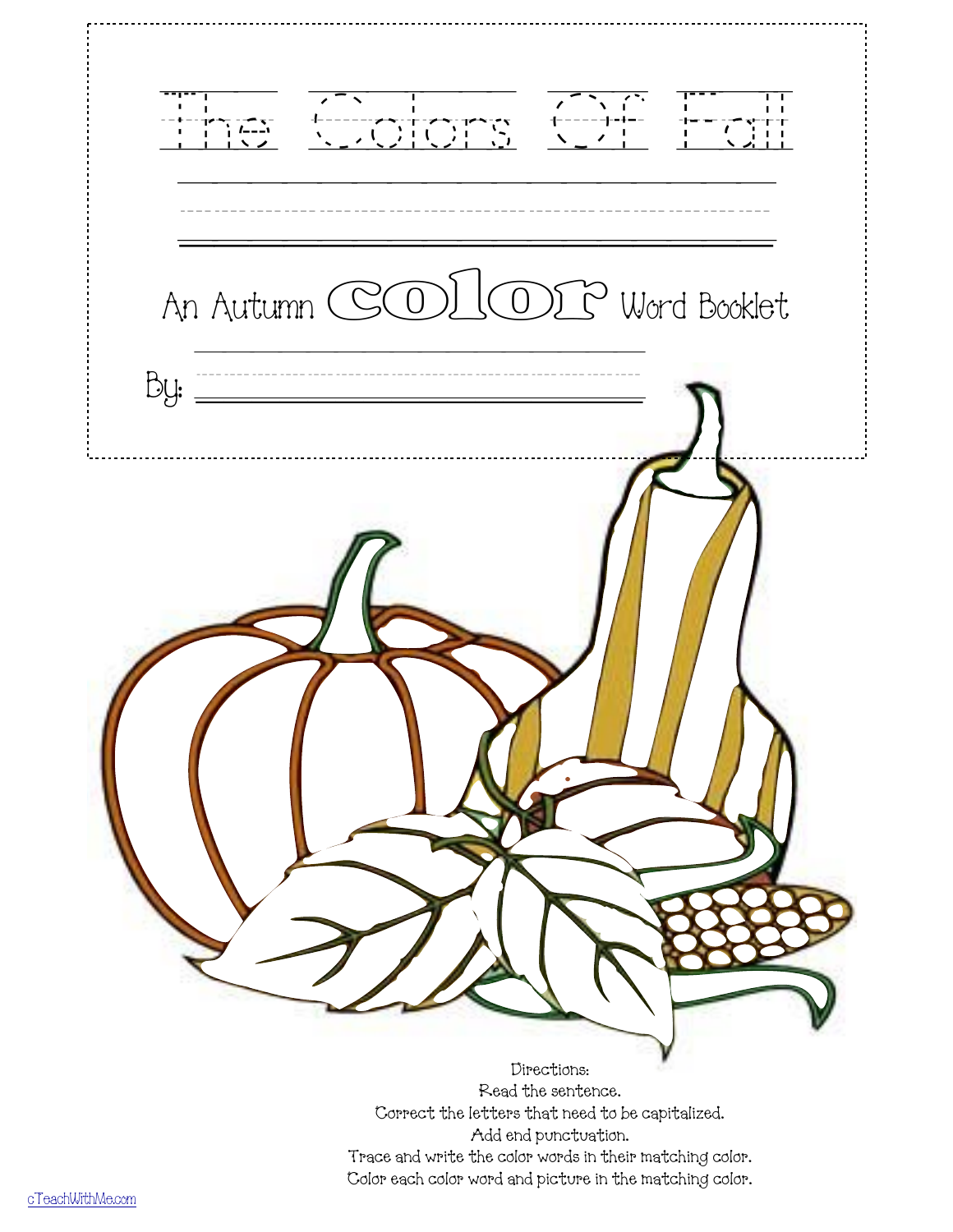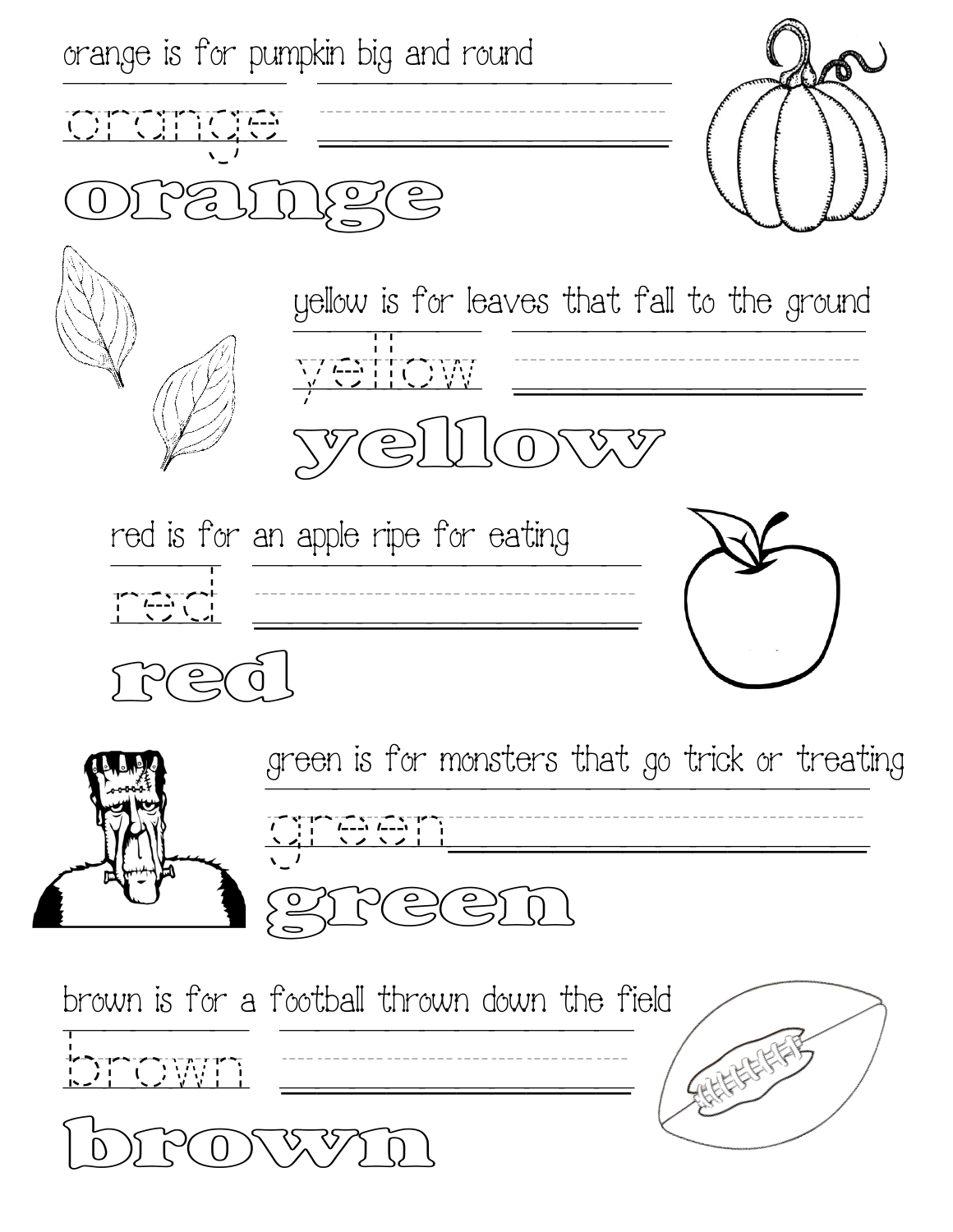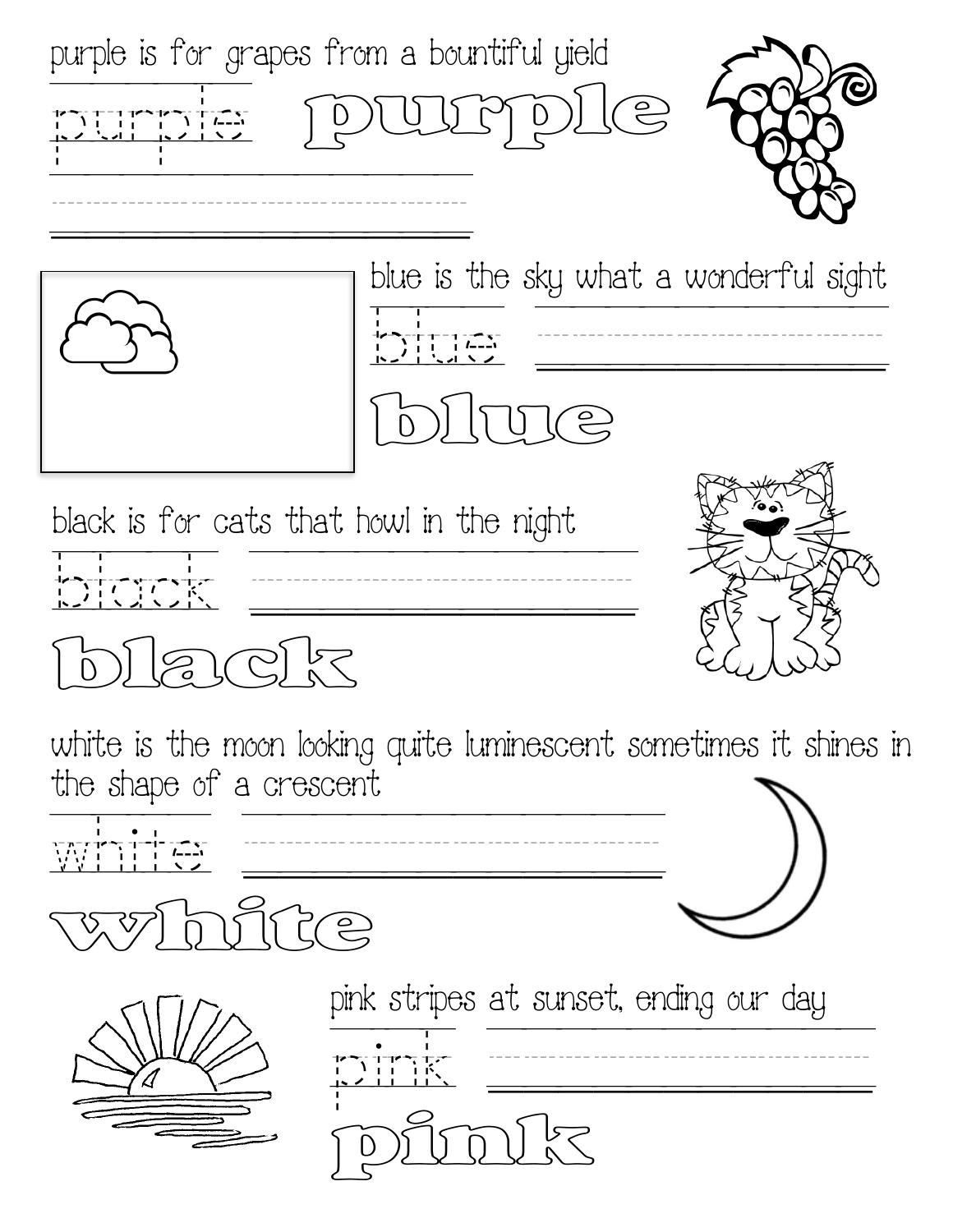





kaleidoscope colors that lift our hearts high



My favorite color is \_\_\_\_\_\_\_\_\_\_\_\_\_\_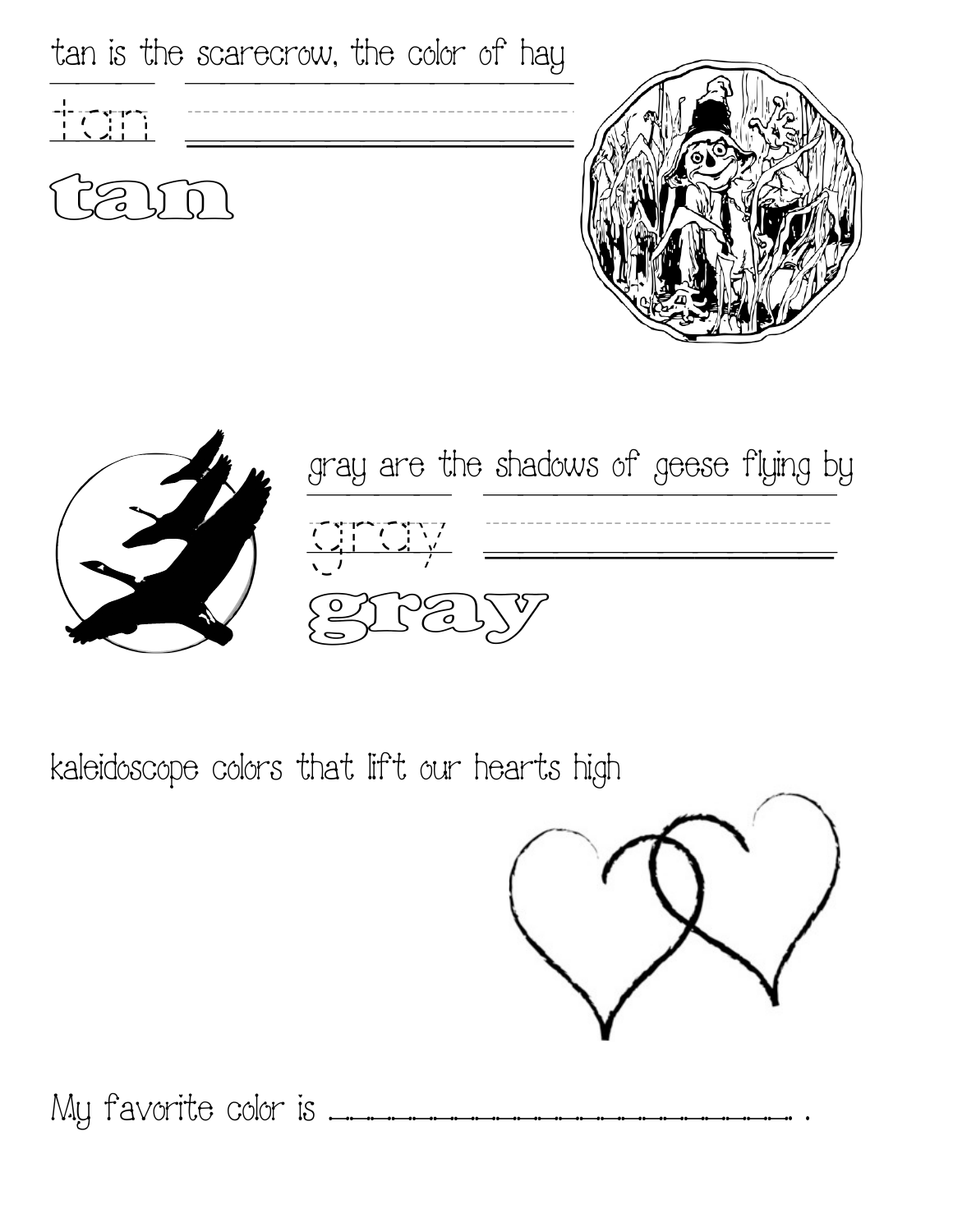| red      |  |  |  |  |  |  |  | Tot      |
|----------|--|--|--|--|--|--|--|----------|
| orange   |  |  |  |  |  |  |  | T        |
| yellow   |  |  |  |  |  |  |  | $-LT$ ot |
| $q$ reen |  |  |  |  |  |  |  | T        |
| blue     |  |  |  |  |  |  |  | I        |
| purple   |  |  |  |  |  |  |  | $---Tot$ |
| pink     |  |  |  |  |  |  |  | $---Tot$ |
| white    |  |  |  |  |  |  |  | $---Tot$ |
| black    |  |  |  |  |  |  |  | __Tot    |
| brown    |  |  |  |  |  |  |  | $---Tot$ |

cTeachWithMe.com

Total: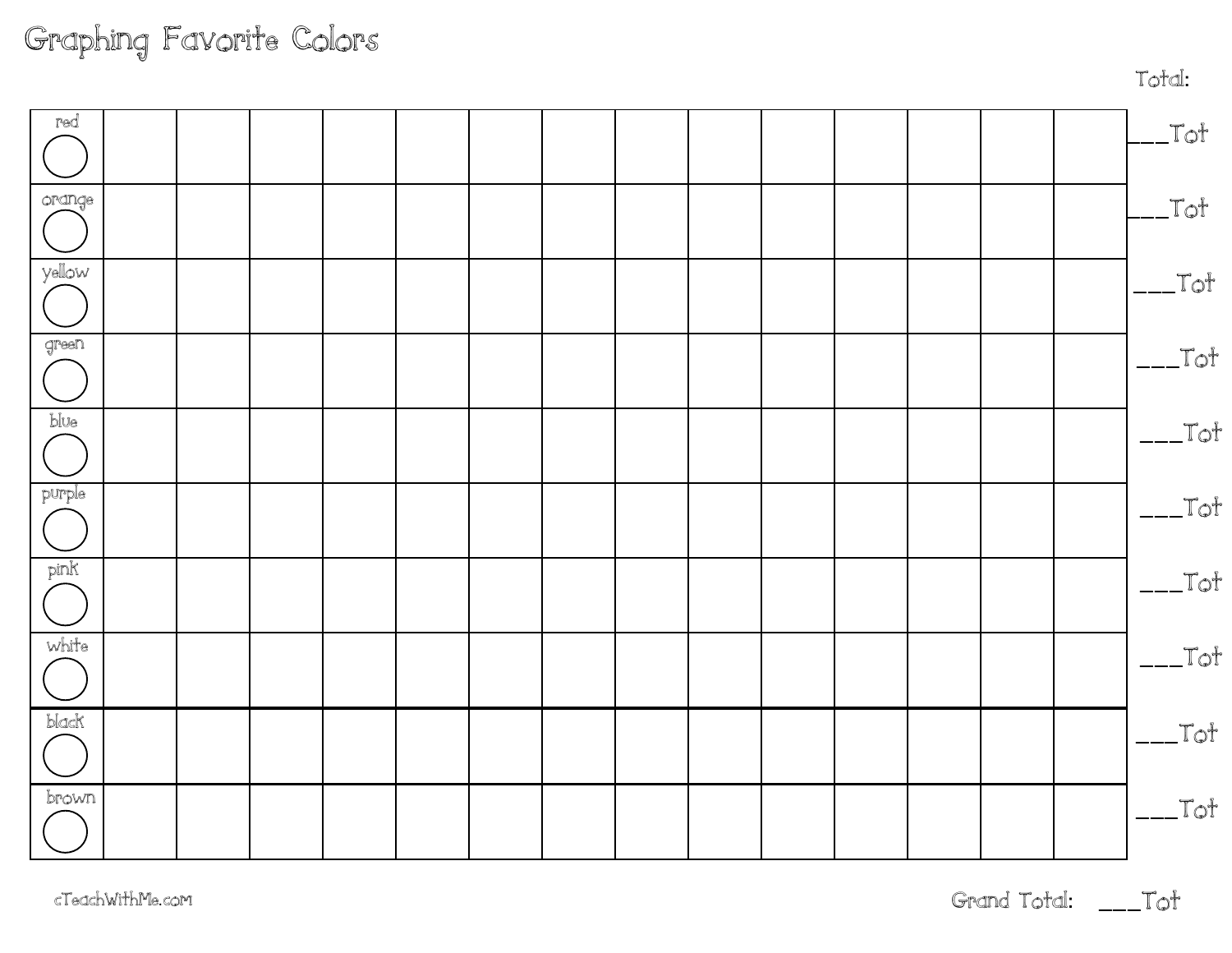## Name:

Color each cat a different color. (Using all of the colors featured in the booklet.) Trace the color words with their matching color, then match the cat to their color word. Use the same color when you match. i.e. if you are matching the orange cat with the word orange use an orange crayon.





















 $\begin{bmatrix} 1 & 1 & 1 \\ 1 & 1 & 1 \\ 1 & 1 & 1 \end{bmatrix}$ orange yellow  $\begin{bmatrix} \gamma & \gamma & \gamma \\ \gamma & \gamma & \gamma \end{bmatrix}$  $\begin{array}{c} 1 & 1 \\ 1 & 1 \\ 1 & 1 \\ 1 & 1 \\ 1 & 1 \\ 1 & 1 \\ 1 & 1 \\ 1 & 1 \\ 1 & 1 \\ 1 & 1 \\ 1 & 1 \\ 1 & 1 \\ 1 & 1 \\ 1 & 1 \\ 1 & 1 \\ 1 & 1 \\ 1 & 1 \\ 1 & 1 \\ 1 & 1 \\ 1 & 1 \\ 1 & 1 \\ 1 & 1 \\ 1 & 1 \\ 1 & 1 \\ 1 & 1 \\ 1 & 1 \\ 1 & 1 \\ 1 & 1 \\ 1 & 1 \\ 1 & 1 \\ 1 & 1 \\ 1 & 1 \\ 1 & 1 \\ 1 & 1 \\ 1 & 1 \\ 1 &$ 







white **brown**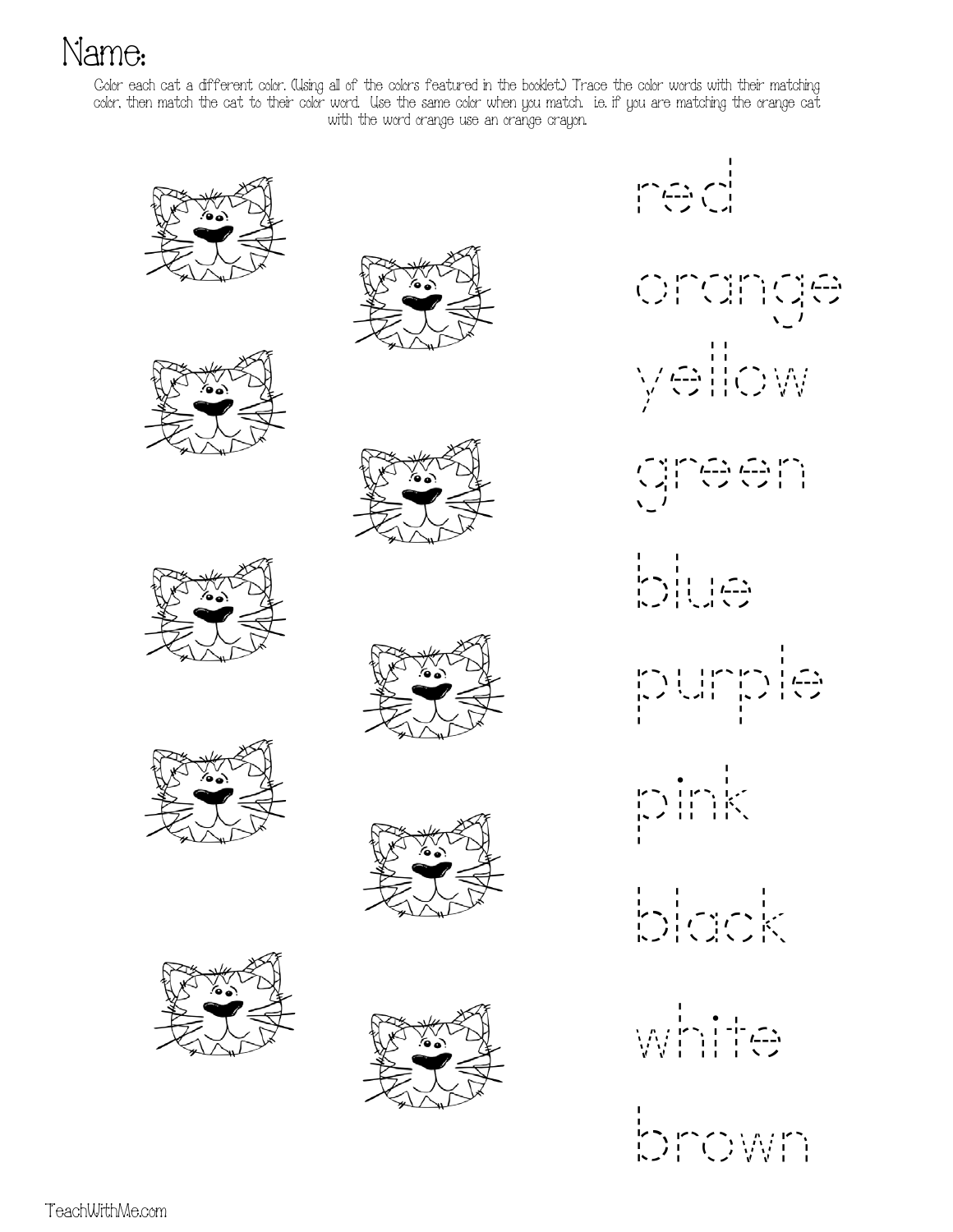

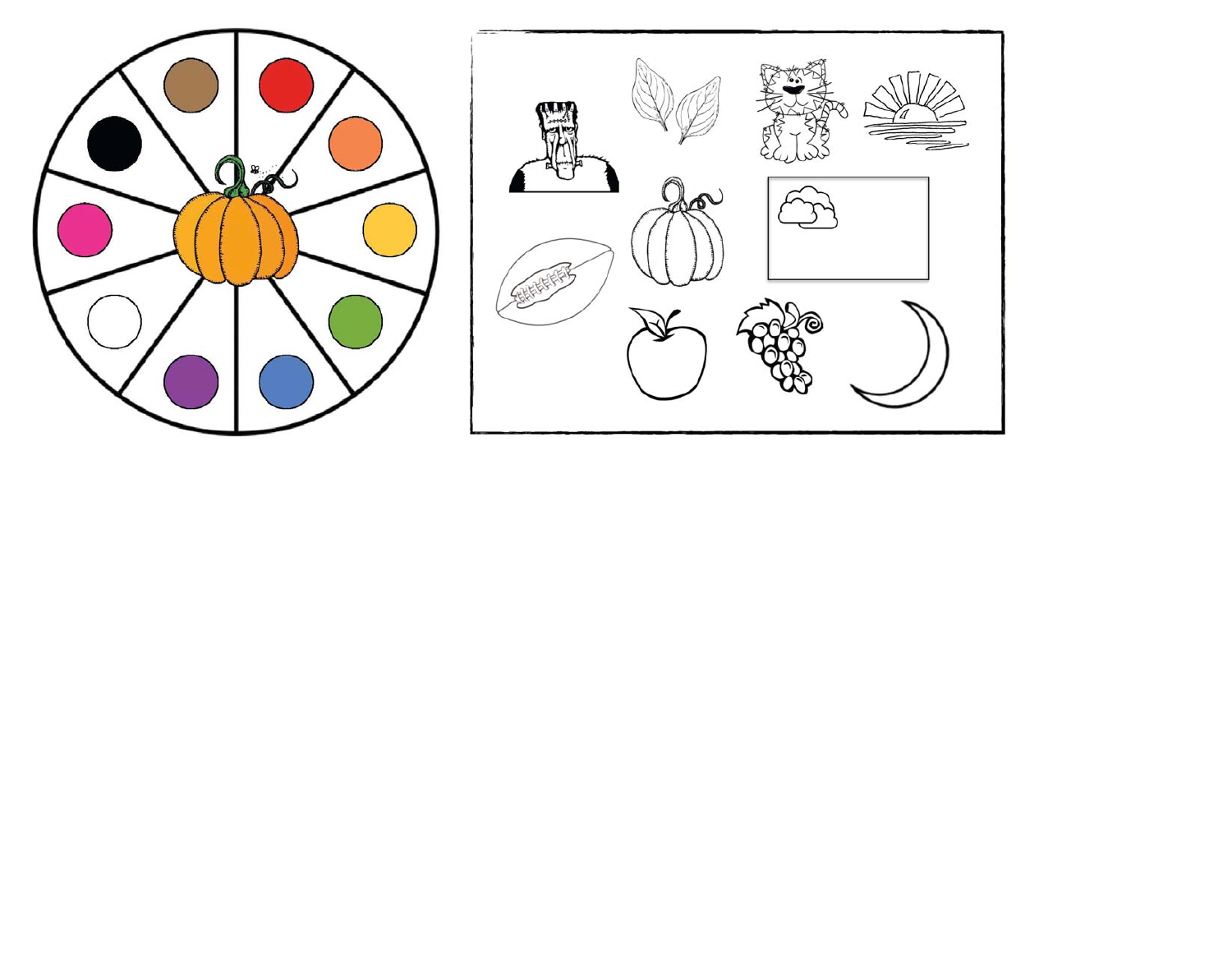

Spin To Win Autumn Color Game

Print; laminate; trim. Poke a hole in the center. Attach a large paperclip with a brass brad. Children choose a partner and take turns spinning. The first one to color all of the objects on their coloring page is the winner. Children need to remember the item in their booklet that was that color. i.e. If the spinner lands on the orange dot, they color the pumpkin orange; if it lands on the purple dot, they color the grapes etc. You can use the game as a tool to test comprehension, or hang up the poster to assist them.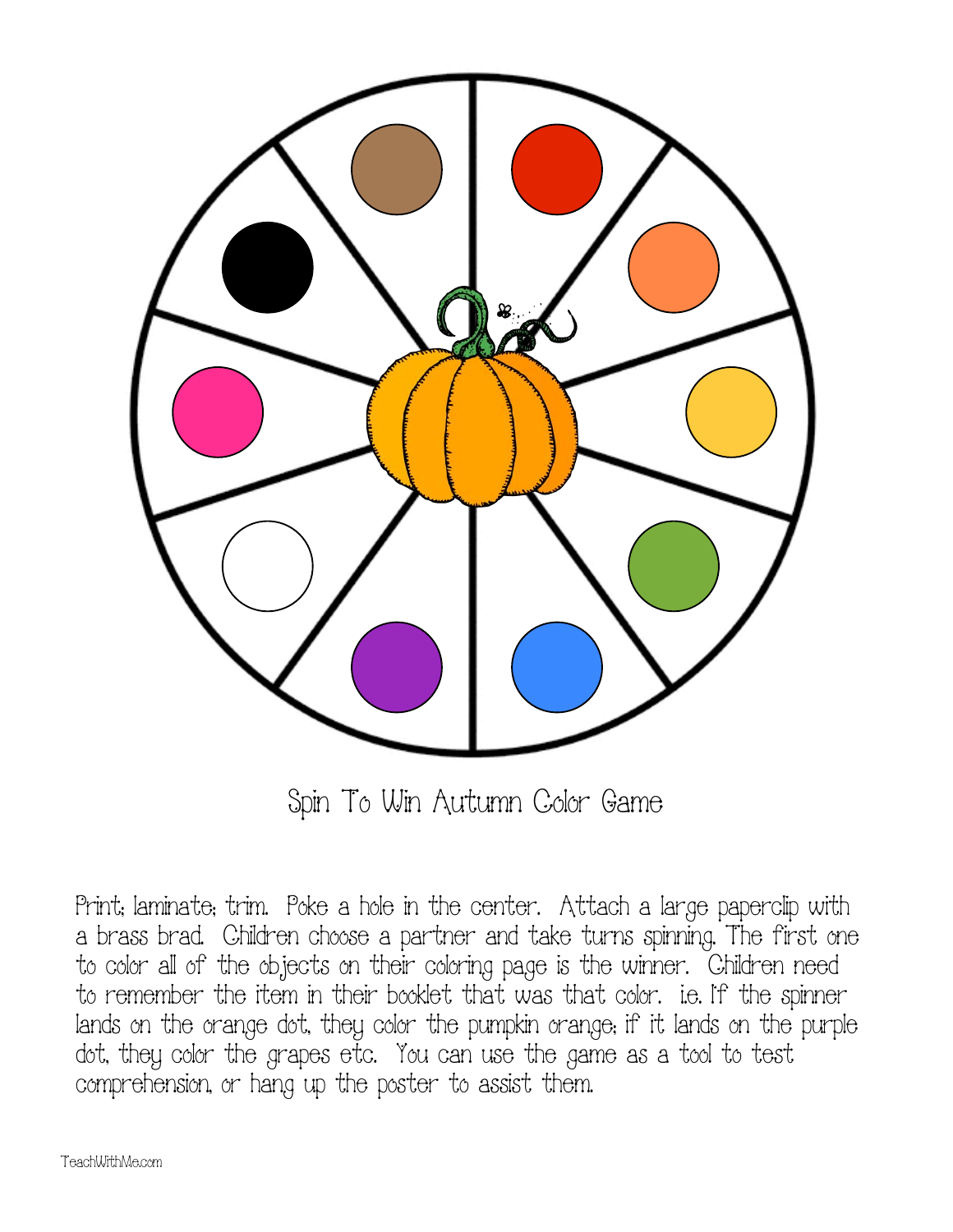